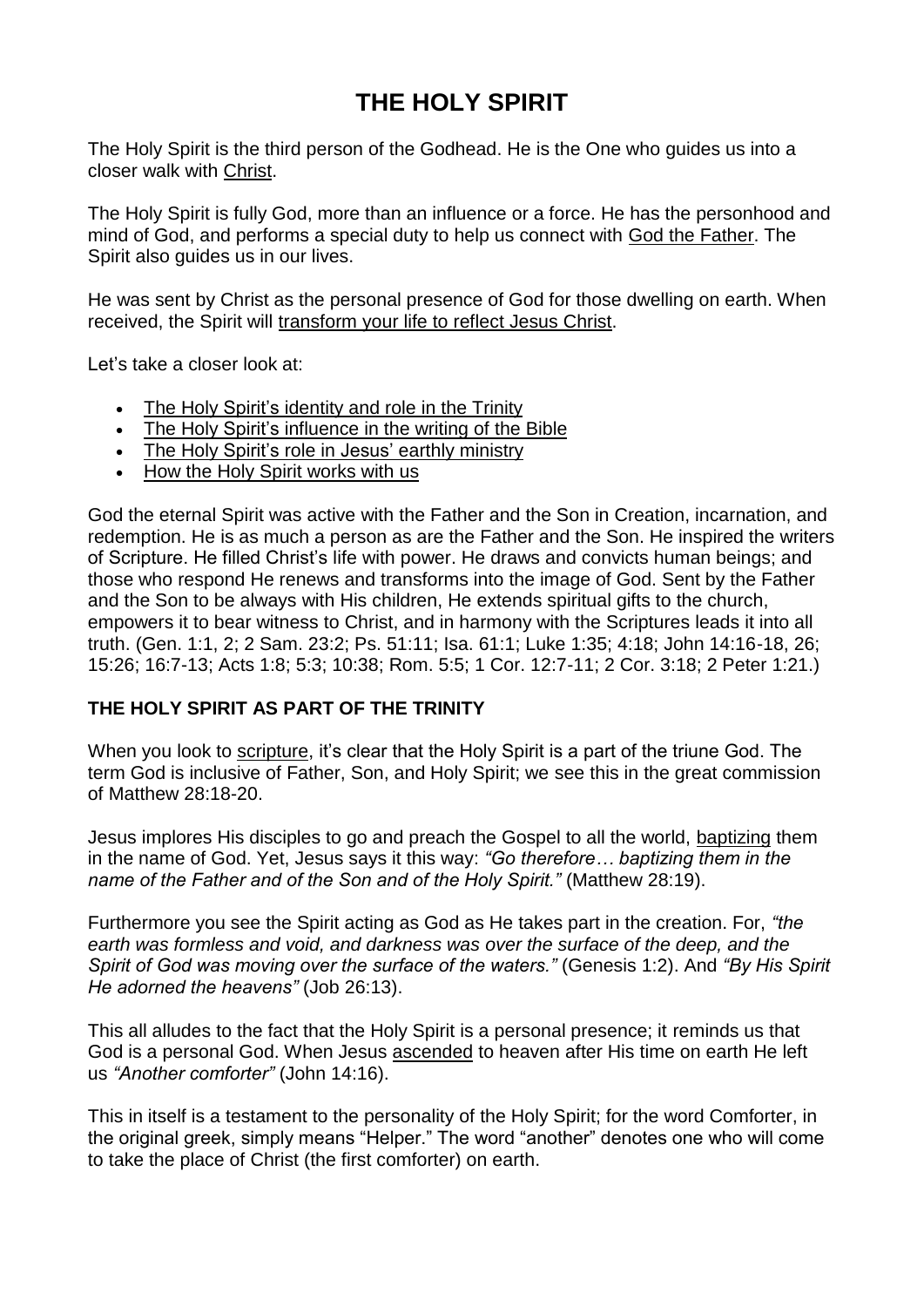## **THE HOLY SPIRIT'S ROLE IN FORMING THE SCRIPTURES**

The Bible says in 2 Timothy 3:16, "*All scripture is given by inspiration of God…*" The scriptures, from Genesis to Revelation, were guided by the Holy Spirit.

This means nothing written in the Bible was written without the guidance of the Holy Spirit. For we are told that, "*Men moved by the Holy Spirit spoke from God.*" (1 Peter 1:20,21).

Moreover, we're given the report that when David wrote the psalms, He was *"in the Spirit"* (Mark 12:36).

It was the Holy Spirit who led in the writing of the scriptures. And it is the Spirit who leads in the [interpretation](https://www.adventist.org/holy-scriptures/7-ways-prepare-study/) of the scriptures (John 16:13, 1 Corinthians 2:14).

### **THE HOLY SPIRIT SUSTAINED JESUS IN HIS EARTHLY MINISTRY**

In the book of John, you will find some interesting words come from the lips of Christ, *"I can of my own self do nothing…"* (John 5:30, NKJV). Remember, Jesus is the mighty God (Isa 9:6). He had a prime role in creation (John 1:3), He is the all-powerful – so these words can sound at least a little surprising.

If by Himself He could do nothing, then where did He receive His power? The Bible gives us insight on this point; it was in the power of the Spirit that Jesus [ministered](https://www.adventist.org/life-death-and-resurrection-of-christ/) on [earth](https://www.adventist.org/life-death-and-resurrection-of-christ/) (Luke 4:14). You can see this point noted all throughout the gospels.

For instance, when Jesus first started His ministry – the Spirit anointed Him as Messiah (Luke 3:22, Acts 10:38).

As Christ went about in His work, He would heal, bind up, cast out demons, and bring sight to the blind. He was able to do all these things because the "Spirit of the Lord" was upon Him (Luke 4:18; Matthew 12:28). This is how Christ found strength, it was through the Spirit.

By not relying on Himself for strength, Christ prepared the way for humanity. As the Spirit guided Christ, He is now given for our guidance (John 16:13). As He gave Christ strength, we can receive the same (Zechariah 4:6). Here we find a valuable point to remember, Christ was our example (1 Peter 2:21, 1 John 2:6).

### **HOW DOES THE HOLY SPIRIT WORK WITH US?**

### **1. THE HOLY SPIRIT GIVEN TO CHRIST'S FOLLOWERS.**

In the book of Acts, you can witness the disciples filled with the Spirit. They [spoke](https://www.adventist.org/spiritual-gifts-and-ministries/) in different [languages](https://www.adventist.org/spiritual-gifts-and-ministries/) and preached powerful sermons. They testified to the love of God! This was the fulfilment of Christ's great promise, "I will ask the Father, and He will give you another Helper" (John 14:16, NASB).

The presence of the Holy Spirit was quintessential. It was better for Christ's followers than if Jesus Himself were to continue with them (John 16:7). So, what makes the Holy Spirit's presence so important?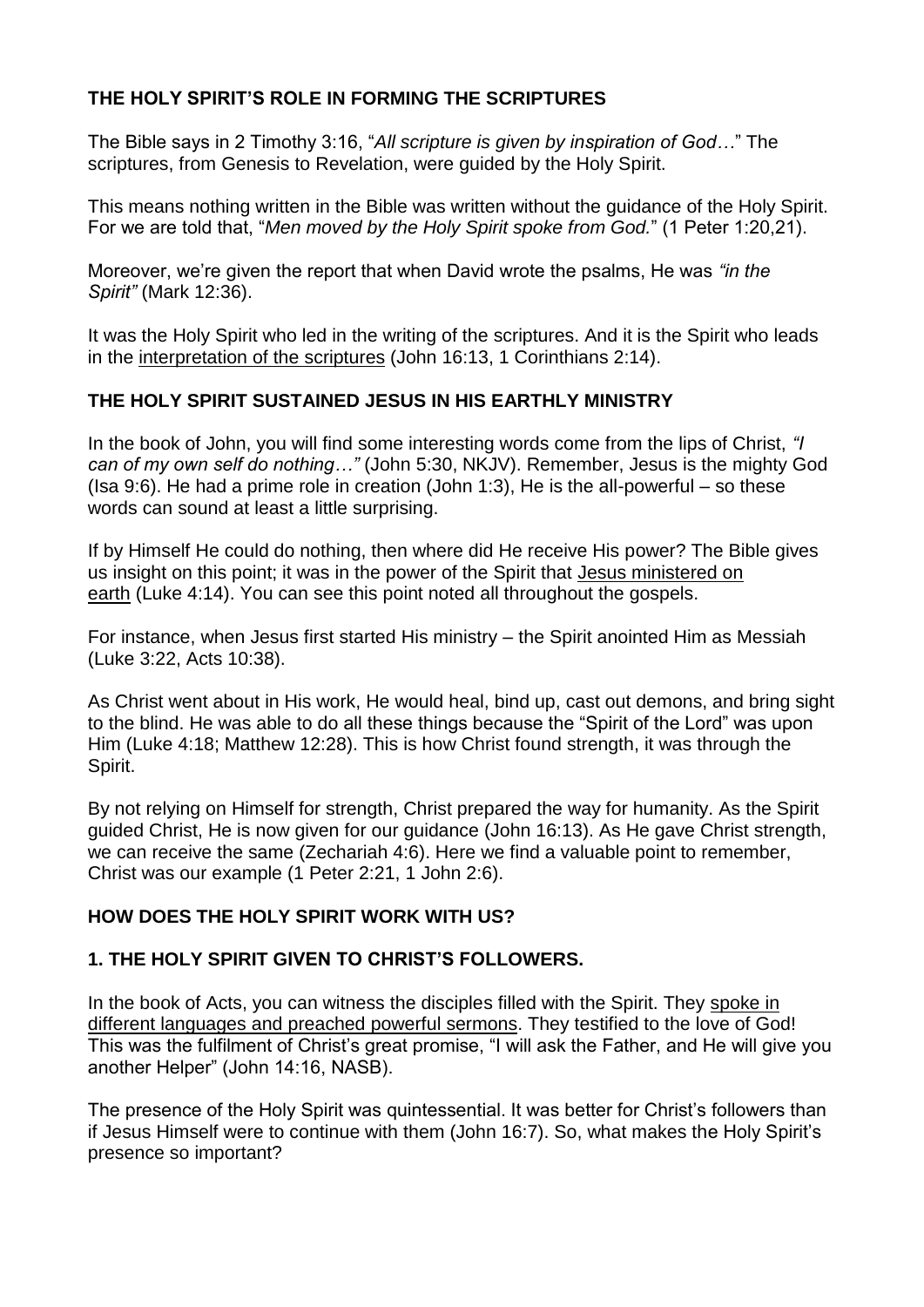# **2. THE HOLY SPIRIT CONVICTS YOU OF SIN AND RIGHTEOUSNESS (JOHN 16:8).**

As you draw closer to God, you will see your [sinfulness](https://www.adventist.org/nature-of-humanity/) in the light of Christ's righteous life.

Christ revealed to humanity an example of a pure and holy life (1 Peter 2:22). The Spirit's work is for you to behold His life, His goodness, and see your hopeless state. This is for the purpose that you may be led to repentance (Romans 2:4). It is the [conviction](https://www.adventist.org/the-great-controversy/) of sin, and Christ's righteousness, that leads you to [salvation.](https://www.adventist.org/experience-of-salvation/) And it is through the salvation experience that you will begin to grow through the Spirit.

## **3. THE SPIRIT LEADS THE CHRISTIAN INTO TRUTH (JOHN 16:13).**

When the Spirit leads into truth, He leads into a correct understanding of the scriptures (John 17:17). Moreover, central to the scriptures is a correct [knowledge](https://www.adventist.org/who-are-seventh-day-adventists/salvation-in-jesus-alone/) of Christ (John 5:39). This is a fundamental part of the work of the Holy Spirit.

#### **4. THE SPIRIT LEADS YOU INTO THE PEACE THAT IS YOURS THROUGH REPENTANCE AND FORGIVENESS.**

*"There is therefore now no condemnation to those who are in Christ Jesus, who do not walk according to the flesh, but according to the Spirit."* (Romans 8:1).

Those who are in Christ are walking according to the Spirit and are without condemnation. This is peace with God through our Lord Jesus Christ (Romans 5:1). You can claim the promise that, *"…All who are being led by the Spirit of God, these are sons" and daughters "of God."* (Romans 8:14, NASB). What great news for us! Our life can be filled with joy and peace, abounding in hope, all through the Spirit (Romans 15:13)!

### **5. THE SPIRIT INTERPRETS OUR PRAYERS (ROMANS 8:26).**

When we seek God earnestly, oftentimes we may not know exactly what to pray for. The beautiful work of the Holy Spirit is to intercede on behalf of God's children. By this God makes *"all things work together for good to those who love God, to those who are called according to His Purpose."* (Romans 8:28)

### **6. THE SPIRIT WRITES GOD'S LAW IN OUR HEARTS (HEB 8:10).**

When the Holy Spirit comes upon the follower of Christ, His presence is not only over them, but within them (1 Corinthians 3:16). It is His work, while dwelling in us, to write the law of [God](https://www.adventist.org/the-law-of-god/) on our hearts (Jer 31:33; 2 Corinthians 3:3). This is synonymous in scripture with filling our hearts with the love of God (Romans 5:5).

### **7. THE SPIRIT GIVES STRENGTH TO TESTIFY OF CHRIST (JOHN 15:26).**

When the Spirit dwells in you, His main desire is for your life to reflect the life of Christ. The Bible puts it this way, *"that He would grant you, according to the riches of His glory, to be strengthened with might through His Spirit in the inner man, that Christ may dwell in your hearts through faith"* (Ephesians 3:16,17).

The Spirit strengthens us so Christ can dwell in our hearts by faith. His life, His character, His love—more and more each day—placed in His people.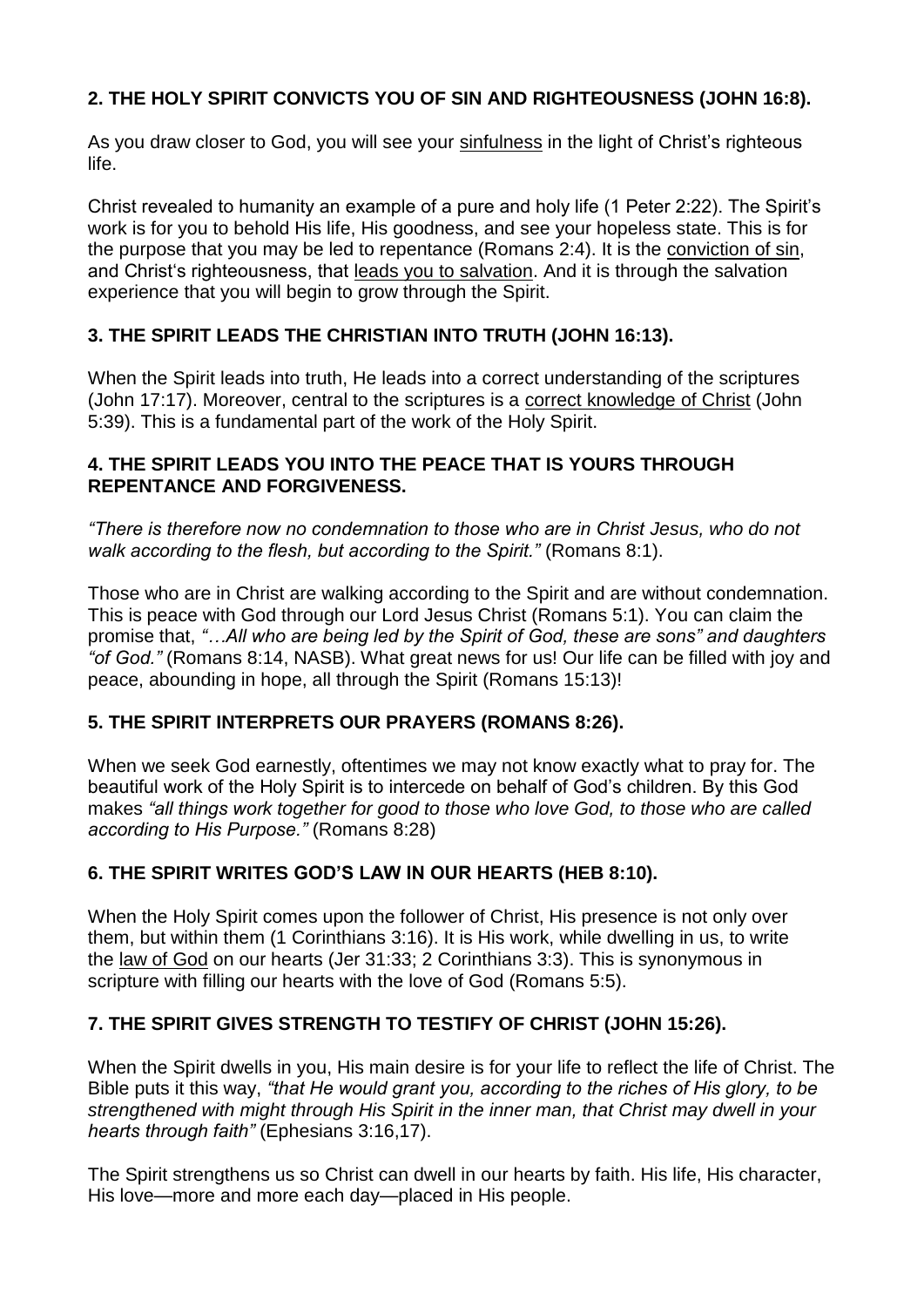What a powerful promise. Christ in the heart: for whatever is in our heart will be revealed in our life (Proverbs 4:22). This is the result of Holy Spirit Baptism.

## **THE BAPTISM OF THE HOLY SPIRIT**

To be baptized by the Holy Spirit means to receive power in the Christian life to [witness](https://www.adventist.org/who-are-seventh-day-adventists/the-adventist-church-today/) for [Christ](https://www.adventist.org/who-are-seventh-day-adventists/the-adventist-church-today/) (Acts 1:8).

John the baptist was preaching and preparing the way for the messiah (Jesus) when he said these words, *"… I baptize you with water for repentance, but He who is coming after me is mightier than I… He will baptize you with the Holy Spirit and fire."* (Matthew 3:11).

These words pointed forward to the day of pentecost. It was on this day (Acts 2) that Christ "baptized" His followers with the Holy Spirit. Later on, the boldness of the apostles was upsetting the rulers. As a result, those of the temple *"realized that they had been with Jesus."* (Acts 4:13). At this point in time, Jesus was in heaven – no longer physically dwelling with His disciples.

It was through the Holy Spirit that they were able to hold communion with Him. What the priests saw in these apostles was the life of Christ in His followers. It is the same Spirit which sustained Christ, and [raised](https://www.adventist.org/death-and-resurrection/) Him from the dead, which is to give his followers life (Romans 8:11).

God desires to baptize you with the Holy Spirit. The word baptized in the original greek text is "baptizo" – it means to be fully immersed. Not just a little bit, but completely. On the day of Pentecost we see that the disciples were "filled" with the Holy Spirit (Acts 2:4). Not just half-filled, but completely filled.

To be baptized, or filled, with all the fullness of God (Ephesians 3:19), we must first allow God to empty us of the things contrary to His word. Just as you cannot fill a milk carton with water until it is emptied of its contents. Similarly, we cannot be filled with the Spirit until we allow God to do His work through the Spirit. This is called the "sanctification of the Spirit" (1 Peter 1:2). Christ is simply waiting for entrance so He may begin this process (Revelation 3:20).

Day by day, you and I are to receive the baptism of the Holy Spirit, so as we interact with those around us, they may see we too have been with Jesus.

### **RECEIVING THE HOLY SPIRIT**

God desires for you to receive the Holy Spirit. He is actually eager to give it! For many, it can be hard to know whether or not they have the Holy Spirit. Scripture gives us the confidence in God's promise to give it to those who simply ask and seek for it.

Let's direct our focus to few more simple outlines for receiving the Holy Spirit:

- 1. Luke 11:13 God is more than ready to give us the Spirit.
- 2. Luke 11:8,13 We must desire the Spirit: ask, seek, knock.
- 3. Acts 5:32 The Spirit is given to those who decide they want to live in obedience to God.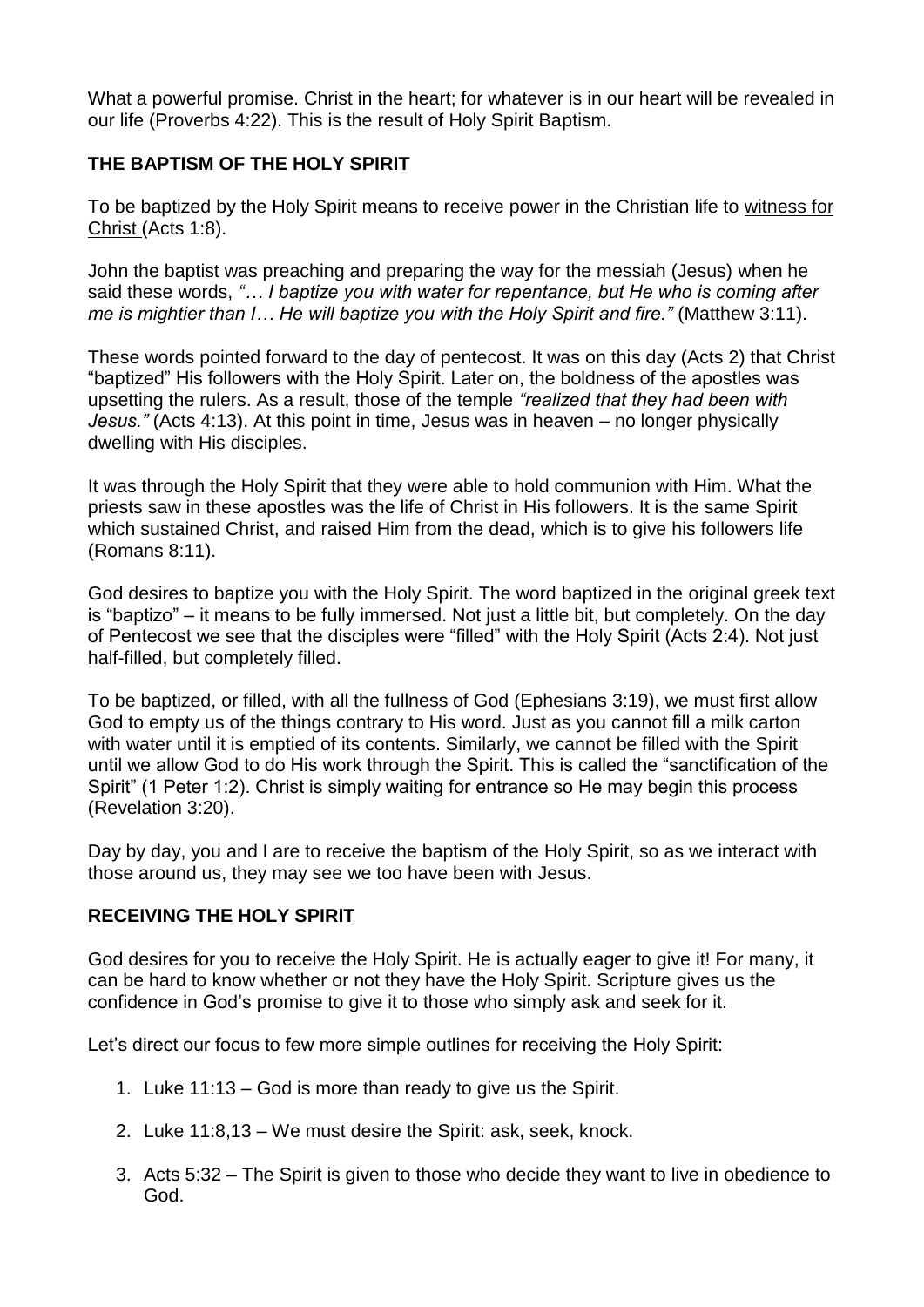4. Zechariah 4:6 – You are to rely on the Spirit daily for empowerment as a Christian.

We are also told that although we can't see the Spirit, just like the wind, we can see it's effects (John 3:8).

Those who are daily seeking for the indwelling of the Holy Spirit will produce the fruit of the Spirit (Galatians 5:22-26). They will testify to the work of the Holy Spirit. The way they treat others in their [thoughts,](https://www.adventist.org/christian-behavior/) words, and actions will uplift Christ.

The Holy Spirit is important to [Adventists,](https://www.adventist.org/who-are-seventh-day-adventists/) as He is the greatest need for their spiritual life. It is through the Spirit that they are able to experience a closer walk with Jesus. Through the Holy Spirit, the Christian can find freedom, healing and hope for today.

#### **WHEN WE CONSIDER THE DOCTRINE OF THE HOLY SPIRIT, A STRANGE PARA-DOX CONFRONTS US.**

On one hand, we find silence in many theological works, with only a passing reference to the subject in connection with the question of the Trinity. On the other [hand,](https://www.adventist.org/holy-spirit/) we find an [increasing](https://www.adventist.org/holy-spirit/) interest in the work of the Holy Spirit. The Pentecostal movement and the subsequent waves of charismatic Christianity have led Christians to a new awareness of the Spirit and His gifts in the lives of believers. Here, the focus centers on the work of the Holy Spirit in us—the spiritual gifts that empower us in our ministries. Much of this interest in the Holy Spirit is motivated by the benefits we gain from the Holy Spirit. However, we have to remind ourselves that the Bible is first and foremost about God and not about us or our spiritual potential. Even the [spiritual](https://www.adventist.org/spiritual-gifts-and-ministries/) gifts we receive are God's gifts (1 Cor. 12:11). Therefore, it is appropriate to study the Holy Spirit and His work from a biblical and theocentric focus.

But here is the challenge: Scripture itself does not present the Spirit in any methodical or structured way. Perhaps this has to do, in part, with a peculiar characteristic of the Holy Spirit: His behind-the-scenes role.

### **THE BEHIND-THE-SCENES ROLE OF THE HOLY SPIRIT**

In the Bible, the Holy Spirit does not seek to be the center of attention. He plays more of a behind-the-scenes role in the Trinity. The Holy Spirit promotes and mediates the presence and Lordship of Jesus Christ through His presence in our lives. James Packer has aptly said, "The Spirit's message to us is never, 'Look at me; listen to me; come to me; get to know me,' but always, 'Look at him and see him, and see his glory; get to know him, and hear his word; go to him, and have life; get to know him, and taste his gift of joy and peace.'" In our sinful world of egocentricity and self-promotion, the beauty of the Spirit lies not in self-display, but in divine selflessness. "For this reason believers are rightly called 'Christians' not 'Pneumians.'" Thus, the Holy Spirit teaches us humility in giving glory to God the Father through Jesus Christ, His Son.

### **THE HOLY SPIRIT AND OUR KNOWLEDGE OF GOD**

The Holy Spirit also plays a pivotal role in our knowing God. The apostle Paul states that the Holy Spirit searches even the depths of God (1 Cor. 2:10, 11). He [knows](https://www.adventist.org/father/) God as no other being does. He not only has unique access to God, He is God Himself, a [Member](https://www.adventist.org/father/) of the [Triune](https://www.adventist.org/father/) God. For this reason, the Holy Spirit is uniquely fitted to reveal God and His will to us in a trustworthy and authoritative manner. To know the God of the Bible means that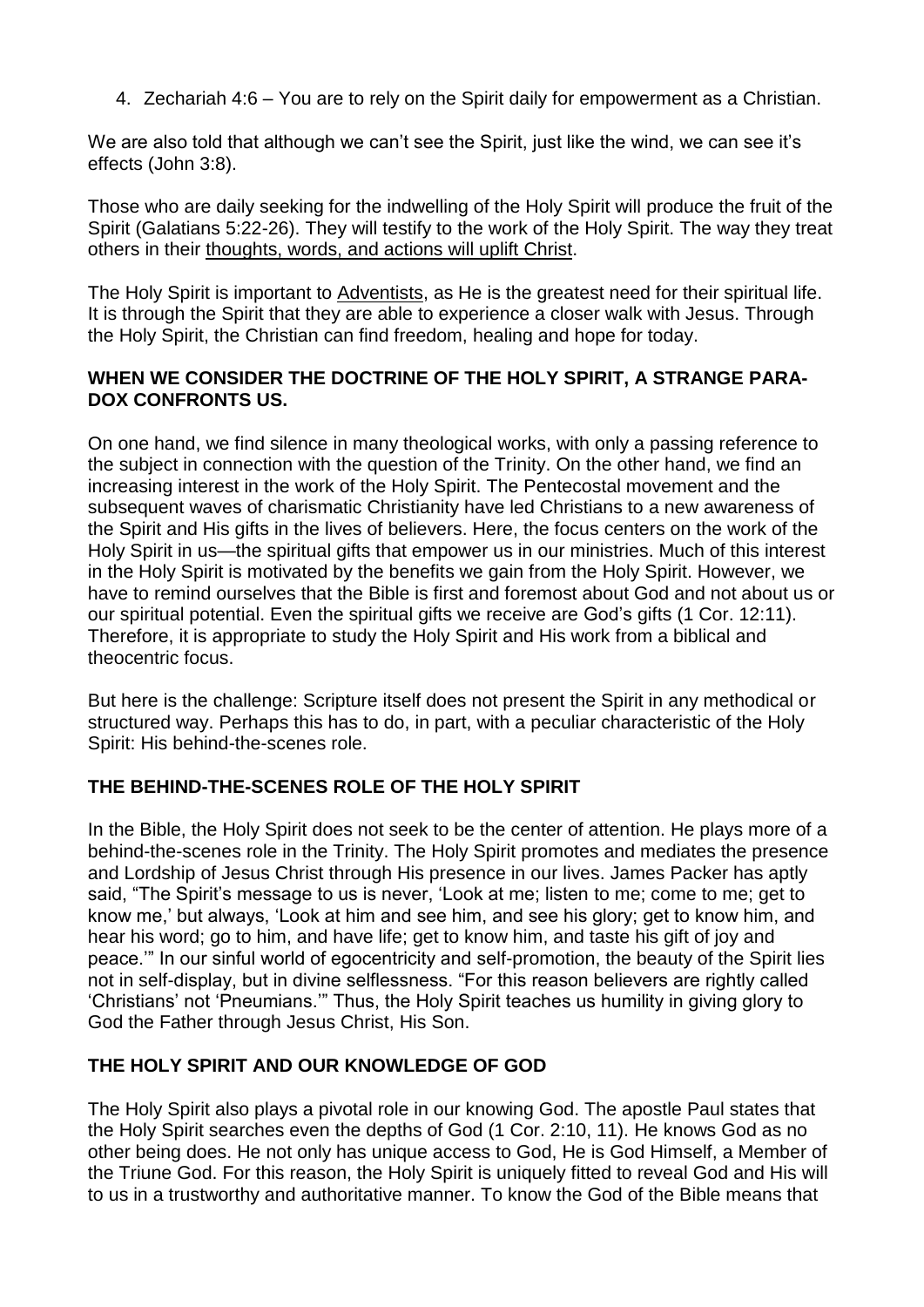we have to rely upon God who made Himself known to us through His Spirit in His Word. In a sense, the Holy Spirit is the epistemological basis for knowing God.

## **GOD'S SPECIAL REVELATION AND INSPIRATION**

The special revelations of God and His will for humanity in Scripture result from the work of the Holy Spirit. All Scripture is God-breathed (2 Tim. 3:16), and no prophetic word can be brought forth by human invention (2 Pet. 1:20, 21). The Holy Spirit is the Spirit of truth (John 14:16, 17;15:26), who brings God's words to reliable remembrance. The Holy Spirit moved biblical writers in such a way that what they wrote in their own words was nevertheless God's Word and carried divine authority (1 Thess. 2:13). But even though the Holy Spirit inspired biblical writers to record faithfully what God had revealed, the result is not a book primarily about the Holy Spirit but about Jesus Christ, the Son of God (Luke 24:25– 27, 44–45; John 16:14;15:26; Acts 5:32; 1 John 4:2).

The close link between the Holy Spirit and the Bible lies at the foundation of the Protestant principle of authority. According to Bernard Ramm, "The proper principle of authority within the Christian church must be . . . the Holy Spirit speaking in the Scriptures, which are the product of the Spirit's revelatory and inspiring action." The Bible is [authoritative](https://www.adventist.org/holy-scriptures/) because it is the vehicle [through](https://www.adventist.org/holy-scriptures/) which God has chosen to speak to us through the work of the Spirit.

## **THE HOLY SPIRIT AND SCRIPTURE**

Calvin has pointed out forcefully that the Holy Spirit confirms the witness and establishes the inviolate authority of the Scriptures. Calvin called this the internal witness of the Spirit (testimonium Spiritus sancti internum). This witness is stronger than any human reason. Scripture is thus self-authenticated. This assurance does not come by any rational process but rather is received in faith. The Holy Spirit establishes the assurance of the trustworthiness of Scripture in the life of the believer.

To have the sure Word of God is not enough; it must be followed by the embrace of, and obedience to, the Word. Thus, revelation, inspiration, proper understanding and obedience to the revealed Word, all come from the Holy Spirit. Without the Spirit, there is no appreciation of, or affection for, the divine message. Without the Spirit, faith and love are missing in our responses to the message of Scripture. We need the Holy Spirit to enable us to understand what He has inspired (cf. 1 Cor. 2:12, 14, 15; Eph. 1:17–19; Ps. 119:18).

The Holy Spirit's work with Scripture did not end in the distant past. He continues to speak to people through the Bible today, making the Word come alive as He helps us understand the significance and relevance of the biblical text for our lives in the present. "The Spirit was not given . . . to supersede the Bible; . . . the word of God is the standard by which all teaching and experience must be tested."

By embracing the scriptural Word as trustworthy and true, we are led by the Spirit to accept the Living Word of God, Jesus Christ, as our Savior and Lord.

## **THE HOLY SPIRIT AND CHRIST**

The Holy Spirit was active and instrumental not only in the Written Word of God but also in the Incarnate Word. The Spirit prepared the way of the Messiah through prophets. More significantly "the conception of the Messiah is Spiritcrafted." The Holy Spirit is the One responsible for the conception of Jesus Christ in the virgin Mary: " 'The Holy Spirit will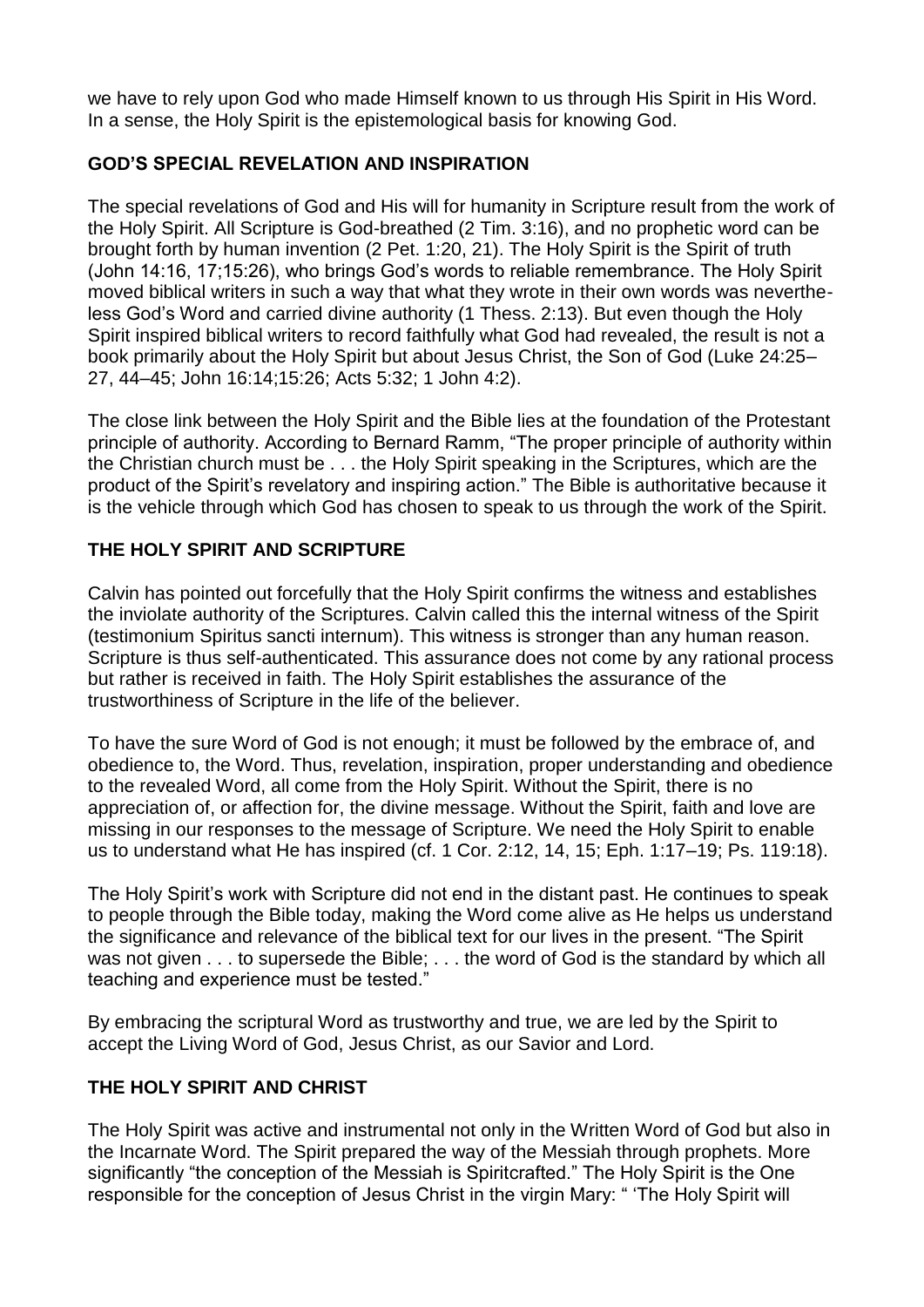come upon you, and the power of the Most High will overshadow you' " (Luke 1:35). The result? The One who is thus born is called "that holy thing" (Luke 1:35), signifying that Jesus is indeed the Son of the Holy One, the Son of God, truly divine and truly human.

## **PROVIDING THE ASSURANCE OF SALVATION**

The Holy Spirit also gives assurance of our salvation through Jesus Christ. He bears "witness with our spirit that we are children of God" (Rom. 8:16). He gives evidence of God's work in us. "And by this we know that he abides in us, by the Spirit which he has given us" (1 John 3:24). The Spirit gives us assurance of our adoption as God's children. He is a Witness and Seal that confirms our standing in Christ (2 Cor. 1:21, 22; Eph. 1:13, 14; 4:30).

The Holy Spirit is the agent of this sealing and the guarantee that God will bring to completion what He has begun in us (Phil. 1:6). Hence, the apostle Paul states that all of God's promises are Yes in Christ (2 Cor. 1:20), who "anointed us, set his seal of ownership on us, and put his Spirit in our hearts as a deposit, guaranteeing what is to come" (2 Cor. 1:21, 22). This sealing implies a moral dimension: to walk in the way of holiness that accompanies the sealing of the Spirit. Hence, the admonition not to "grieve the Holy Spirit of God, with whom you were sealed for the day of redemption. Get rid of all bitterness, rage and anger, brawling and slander, along with every form of malice. Be kind and compassionate to one another, forgiving each other, just as in Christ God forgave you" (Eph. 4:30–32; cf. 2 Tim. 2:19). In other words, living in the Spirit means a life of spiritual and moral congruity with what Scripture teaches (cf.1 Cor. 4:17).

## **THE HOLY SPIRIT AND NEW BIRTH**

Jesus said, "Truly, truly, I say to you, unless one is born of water and the Spirit, he cannot enter the kingdom of God. That which is born of the flesh is flesh, and that which is born of the Spirit is spirit" (John 3:5, 6). Paul affirms that without the working of the Holy Spirit, we cannot experience regeneration and renewal (Titus 3:5). Indeed, as we are led by the Spirit of God, we become the children of God (Rom. 8:14). The Spirit awakens sinful and dead hearts (Eph. 2:1; Ezek. 36:26, 27) and opens our blind eyes (Acts 26:18; 2 Cor. 4:4). He does this by awakening in us an awareness of our sin (John 16:8) and convicting us of our lostness and need for a Savior.

### **SANCTIFICATION AND CHARACTER DEVELOPMENT**

The Holy Spirit desires to make us holy as God is holy. For this reason, He cleanses us from sin and sanctifies us. The apostle Paul writes, "You were washed, you were sanctified, you were justified in the name of the Lord Jesus Christ and in the Spirit of our God" (1 Cor. 6:11). The Spirit produces in us lifelong growth in holiness, bringing forth the fruit of the Spirit within us—"love, joy, peace, patience, kindness, goodness, faithfulness, gentleness and self-control" (Gal. 5:22, 23). He enables us to live victoriously by God's grace. Our being changed into His likeness "comes from the Lord, who is the Spirit" (2 Cor. 3:18). Sanctification and the joy of obedience come through the power of the Holy Spirit (2 Thess. 2:13; 1 Pet. 1:2; cf. Rom. 8:4; 15; 16).

### **MISSION AND EVANGELISM**

The Holy Spirit also empowers believers for mission and [evangelism.](https://www.adventist.org/who-are-seventh-day-adventists/the-adventist-church-today/) He provides the [essential](https://www.adventist.org/who-are-seventh-day-adventists/the-adventist-church-today/) strength for the mission of the church (Acts 1:8; Rom. 15:18, 19). The Holy Spirit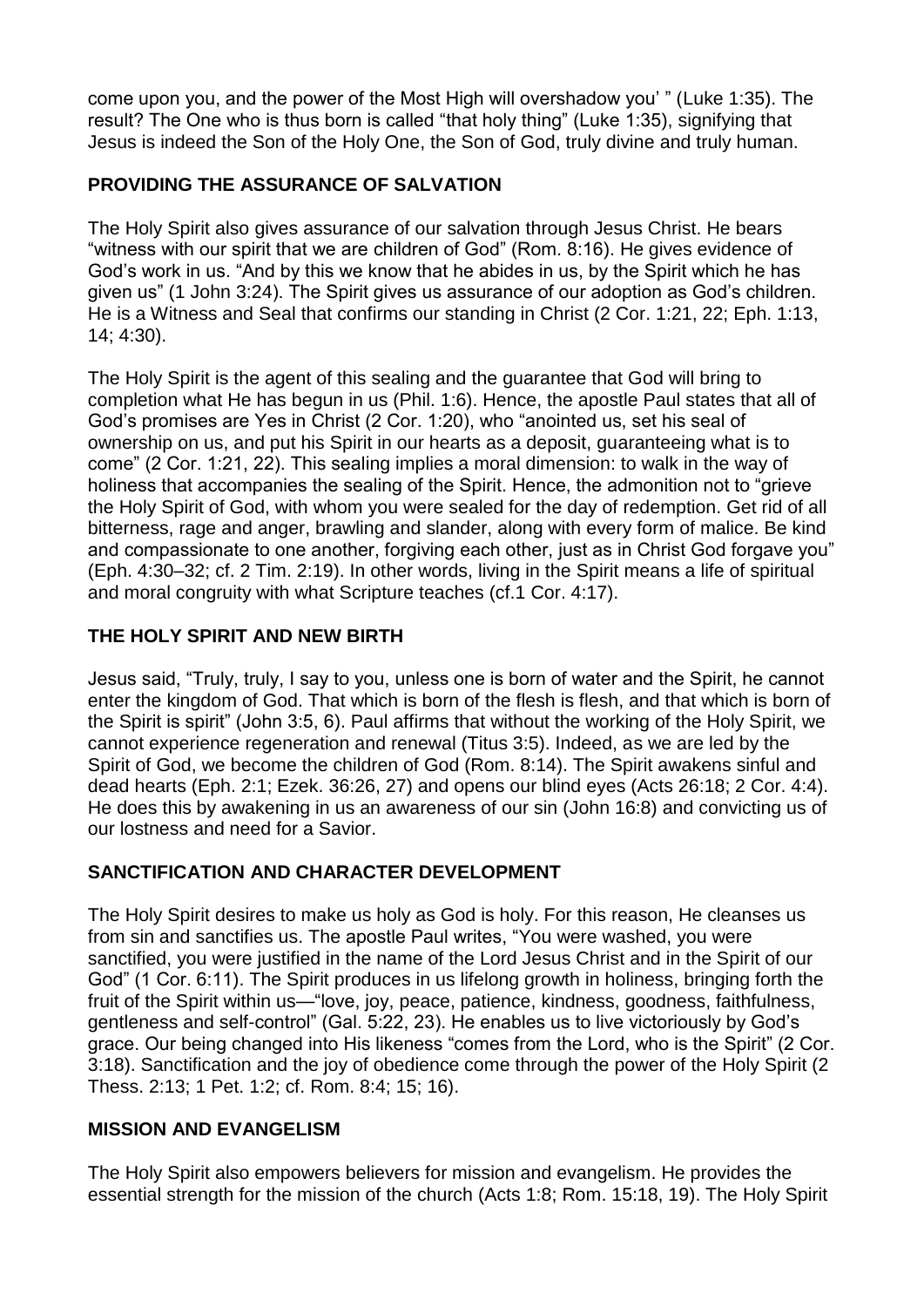calls forth persons to be bearers of God's mission (Acts 13:2, 3). He guides and directs missionaries to specific places to be witnesses for God and to labor for the church (Acts 16:6–8). He equips the believers to proclaim effectively the everlasting gospel throughout the whole world. He leads people to accept Jesus Christ as their Savior and to be obedient to the Written Word of God. God has devised that His gospel message should go out into the world through His disciples who have received the Holy Spirit. However, a worldwide mission can be successfully accomplished only if the church is united, and here the Holy Spirit performs another significant theological task.

## **THE UNITY OF THE CHURCH**

The Holy Spirit unites us in many ways. First of all, He brings us to Jesus Christ, our Savior, and unites us with Him. According to Calvin, "the Holy Spirit is the bond by which Christ effectually unites us to himself." Being united with Christ "is, in fact, the [foundation](https://www.adventist.org/unity-in-the-body-of-christ/) of all the blessings of salvation. Justification, [sanctification,](https://www.adventist.org/unity-in-the-body-of-christ/) adoption and glorification are all [received](https://www.adventist.org/unity-in-the-body-of-christ/) through our being united to Christ." This work of the Holy Spirit on the individual level leads to a specific community of faith—the church. Having experienced salvation through faith in Jesus Christ, there is a fellowship of the Holy Spirit in the church (2 Cor. 13:14; Phil. 2:1, 2). The church needs to be understood as a faith community that is called into being by the Spirit. Thus, individual believers are built into a new spiritual house of God "in the Spirit" (Eph. 2:22).

As followers of Christ, we should be "eager to maintain the unity of the Spirit in the bond of peace" (Eph. 4:3). We are also baptized by one Spirit into the body of Christ (1 Cor. 12:13). The Holy Spirit unites us in baptism into one body; hence the church as a community of faith is the dwelling place of the Holy Spirit (1 Cor. 3:16, 17; Eph. 2:19– 22). [Furthermore,](https://www.adventist.org/spiritual-gifts-and-ministries/) the Holy Spirit actively supports and sustains the various members of the body of Christ by giving special [spiritual](https://www.adventist.org/spiritual-gifts-and-ministries/) gifts. Different gifts, given by "one and the same Spirit, who apportions to each one individually as he wills" (1 Cor. 12:11), work together "for the common good" (v. 7) so that the body of Christ is well equipped to fulfill its God-given task to proclaim the everlasting gospel to a perishing world. Since the Holy Spirit bestows His gifts as He wills, it is wrong to expect one single spiritual gift to be present in all believers.

The Holy Spirit produces love in our hearts (Rom. 5:5; Gal. 5:22; Col. 1:8), and this love "binds everything together in perfect harmony" (Col. 3:14). In such a loving and spiritual unity, there is neither male nor female, neither slave nor free, neither Jew nor Greek, neither black nor white, neither rich nor poor: all are one in Christ Jesus, through the work of the Spirit (Gal. 3:28). We often credit human beings in leadership positions with the ability to plant, establish, and maintain churches. We should not forget, however, that at a deeper level the very existence of the church depends upon the Holy Spirit. We may seek unity and peace and do everything to avoid strife and discord among the members of the church; but true and lasting unity ultimately is the Spirit's work. We are just His humble servants and should not hinder His influence. The theological foundation for the unity of the church is the work of the Spirit through the Written Word of God that He inspired. The Spirit of Christ who dwells in Christians never leads us to doubt, criticize, go beyond, or fall short of biblical teachings. The Holy Spirit works with the Bible to make it the living Word of God, which can transform our lives.

In summary, the Holy Spirit is the Third Person of the Godhead, working [harmoniously](https://www.adventist.org/trinity/) with God the Father and God the Son in our Creation and our [salvation.](https://www.adventist.org/trinity/) The Holy Spirit awakens us from spiritual death, brings forth an awareness of our sinfulness and lostness,